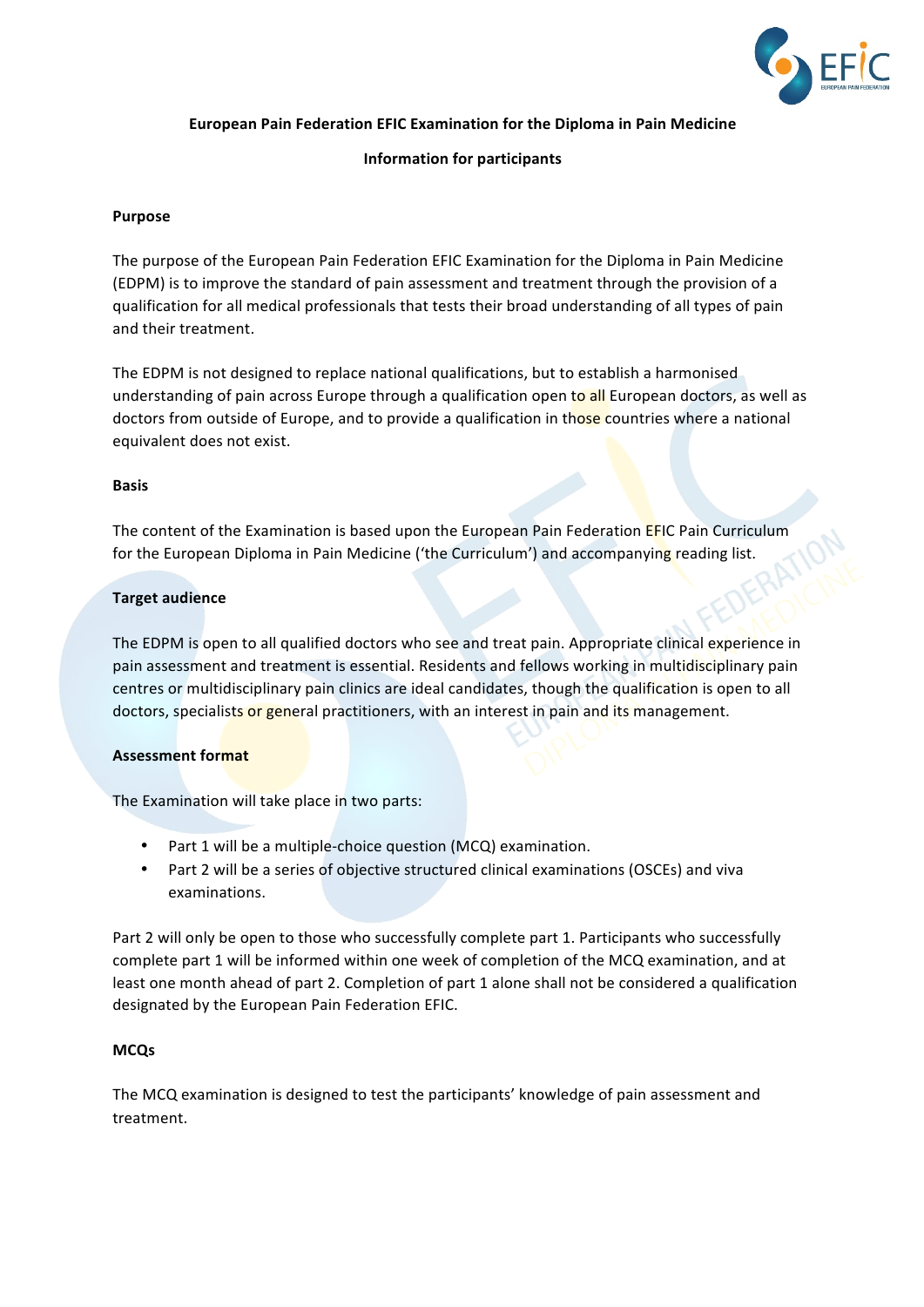

The MCQ examination will feature 50 questions. Each question will be composed of a stem followed by five answer statements. Each answer statement will either be true or false. There will be no negative marking. 

The time provided for the MCQ examination will be 90 minutes.

The MCQ examination will be in paper form, and papers should be completed using either a pen or a pencil. Participants should take care to ensure that one choice of either true or false is marked per answer statement.

## **OSCEs**

The OSCEs are designed to test the participants' clinical experience, judgement, interpretation of evidence, attitude and communication skills.

The OSCEs will take place within an examination facility, typically a wing of a teaching hospital or University with an appropriate lay-out and equipment for the conduct of OSCEs.

There will be 6 stations, each representing a simple clinical situation. Participants will be provided with 7 minutes to complete each station, with a short break in between each station. Each station. will be marked using an examination paper, to be completed by the participant, or in some specific cases by an examiner who will attend the station.

Each OSCE will be organised in a way that participants are provided with information which is as objective as possible. Any communication from examiners or actors shall be as objective as possible and based on guidance provided in advance at the Examiner briefing.

## **Vivas**

Vivas are designed to test the participants' clinical experience, judgement, attitude and communication skills.

Vivas will take place at the same site and during the same time period as the OSCEs.

Vivas are oral examinations, in which the participant is asked to engage in a dialogue with an examiner. There will be two vivas, each lasting 10 minutes. One viva will be based upon a case history submitted by the participant, the other will be based upon a typical clinical situation designated by the Examination Committee.

## **Pass mark**

The pass mark for each feature of the Examination will be determined after raw results have been received.

Four marking levels will be established for each feature.

- 4. Pass with distinction
- 3. Pass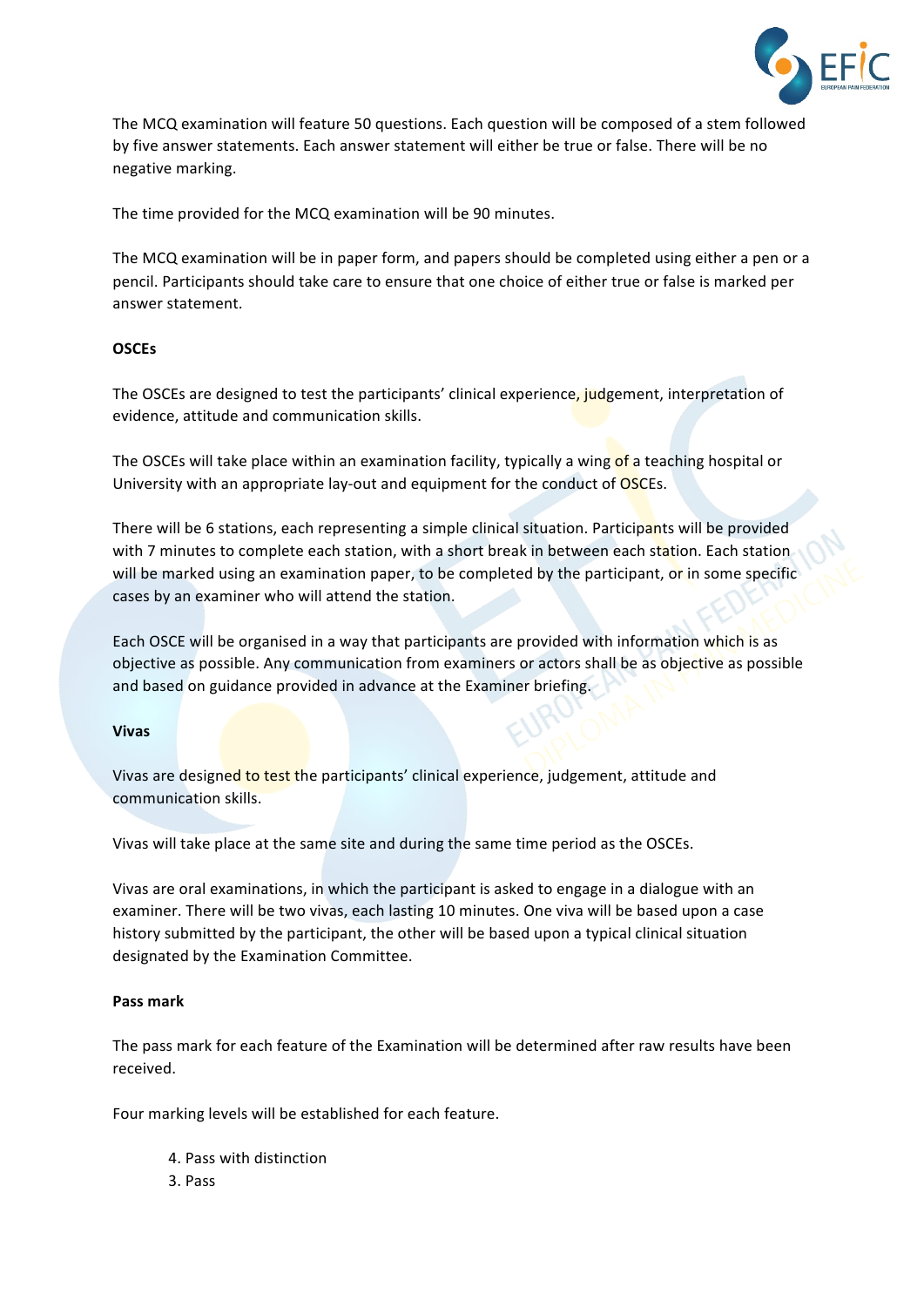

- 2. Yellow flag
- 1. Red flag

Any participant receiving two 'yellow flags' or one 'red flag' will be deemed to have failed the Examination as a whole.

The exact mark designated to each of these levels will be decided after raw scores have been received.

## **Language**

The Examination content, both written and oral, will be in English. Participants are advised that a high-level of spoken and written English is required. Translation or interpretation services are not possible for this Examination.

# **Eligibility criteria**

Candidates will be accepted for participation if they meet the following eligibility criteria:

- Demonstrable possession of a Medical Degree.
- Curriculum Vitae detailing at least three years' clinical work in which patients with pain have been assessed and treated
- Letter of support or endorsement from two referees. For example, a head of department, clinical director or senior colleague. Endorsement letter should state that the candidate is in good standing in their country, and in their department, and is involved in seeing and managing patients with pain on a regular basis.
- Completion of application form online
- Strong working knowledge of English (oral and written)
- Payment of fees ahead of the requested deadline
- Submission of all supporting documents required for vivas and any other presentations. 5 case histories will be requested from candidates ahead of part 2.

The confirmation of any participant's registration is at the discretion of the Examination Committee. Participants whose registration is not accepted shall be informed in writing with a brief justification, reflecting the eligibility criteria for the Examination.

The Examination Committee shall have the right to establish a maximum number of participants for any part of the Examination at any time should the number of eligible candidates exceed the resources available for the conduct of the Examination. Candidates who are not accepted on this basis will be eligible to apply in the future, but are not automatically included on a waiting list for the subsequent Examination.

## **Infringements**

Candidates will be provided with pens and pencils. No additional materials can be taken into the Examination venues. Electronic devices such as phones, tablets, computers, smart watches or similar are strictly prohibited.

Communication between participants during the Examination is strictly prohibited.